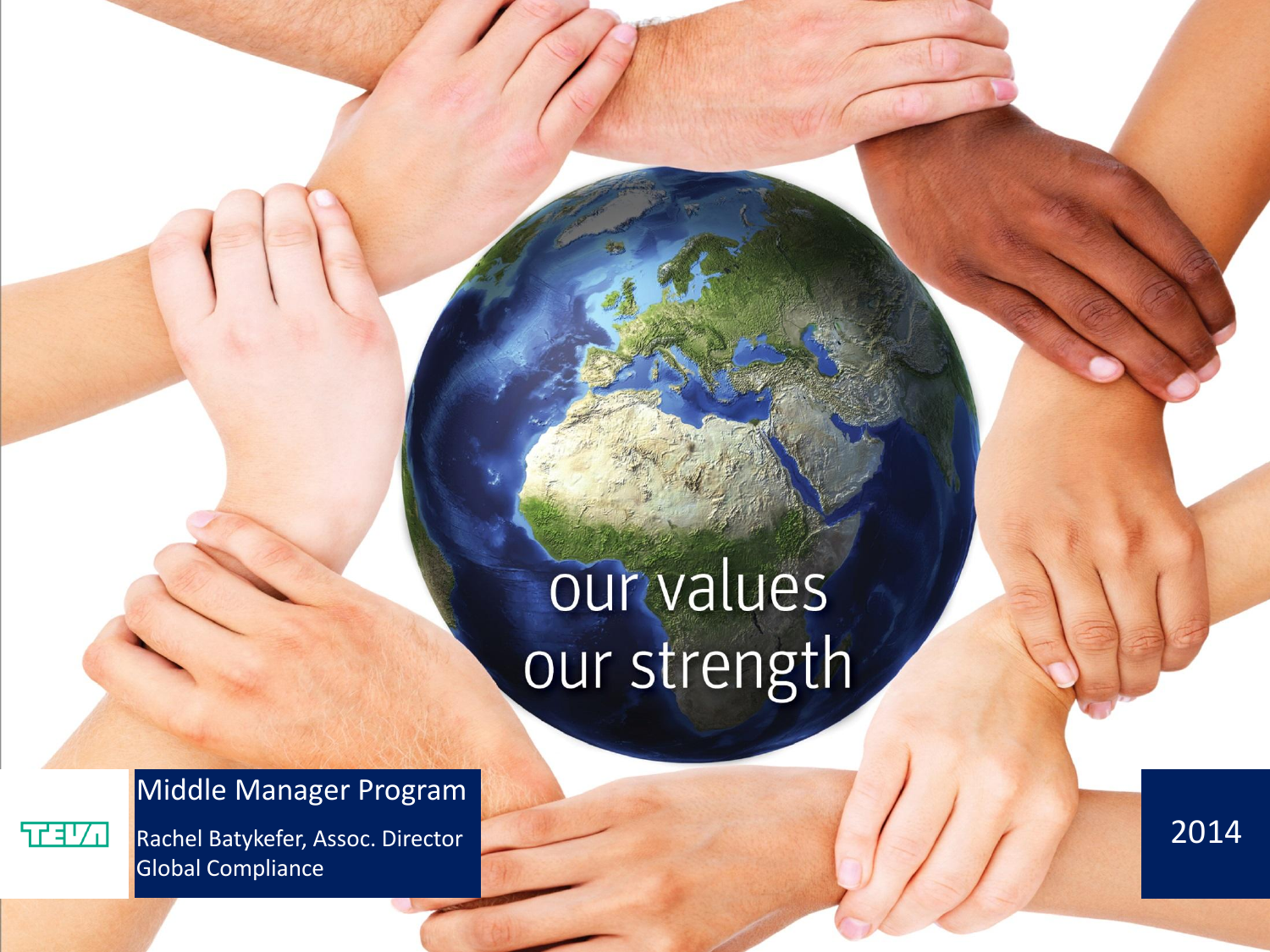#### Why Introduce a Middle Manager Program  $TTIT$

- Close the gap between senior management, middle management and employees.
- **Equip managers to engage their employees in conversations on** compliance to create a culture of 'organizational justice.'
- To create a culture of organizational justice, companies should start by following the guidelines:
	- Equip managers to deal decisively and consistently with instance of misconduct or unethical behavior;
	- Show the whole employee population–using real instances from the company–how the company deals with misconduct; and
	- Close the loop with employees who report misconduct.

\* Survey on Employee Fraud and Misconduct

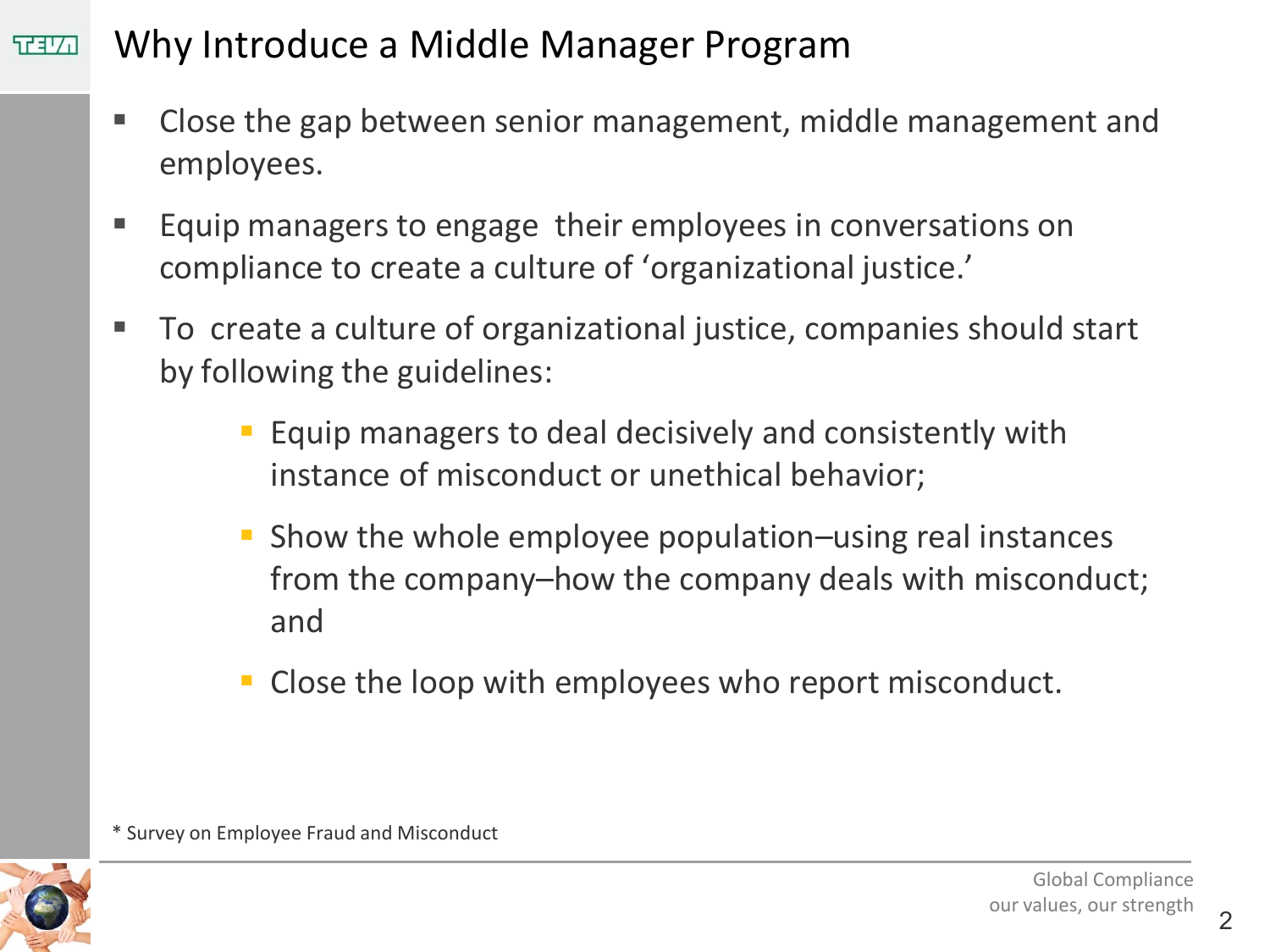

# What Does a Successful Middle Manager Program Look Like?

*Does it Really Exist?*



 $\frac{1}{2}$  our values, our strength  $\frac{1}{2}$ Global Compliance our values, our strength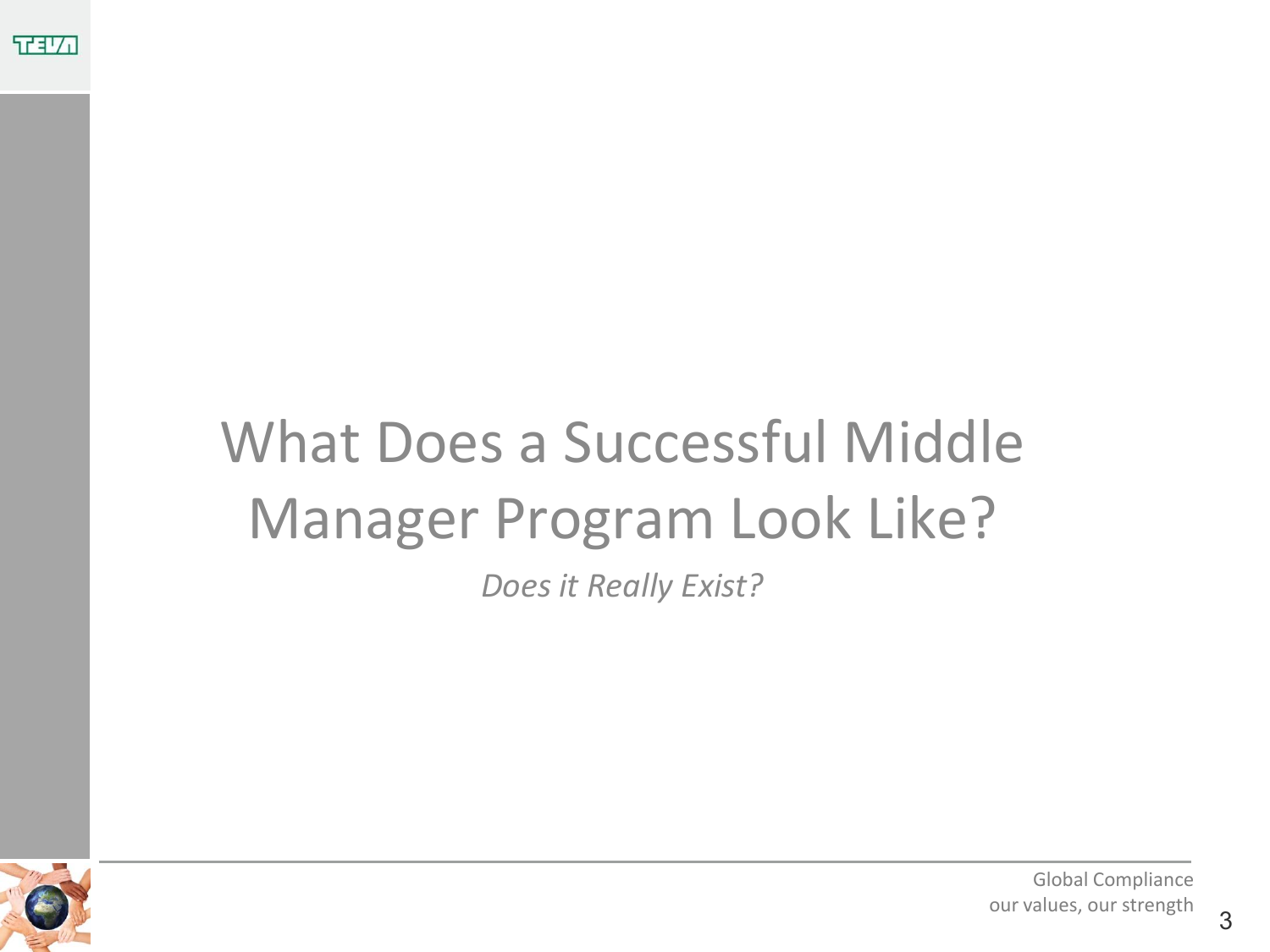#### Middle Manager Program ヤキム

The Goal: Empower managers to have ethics and compliance based discussions with their employees.

The program must be:

- **Convenient**. It should not be a 'burden' to managers and should not be a 'lecture' to employees.
- **Engaging**. Topics must be engaging so employees participate.
- **Simple**. The more complex the program the more difficult to gain buy-in.
- **Ongoing**. Discussions should be ongoing, not a one-time event.
- **Brief**. Sessions should be able to be completed in 10 minutes but be dynamic enough to allow for longer discussions.

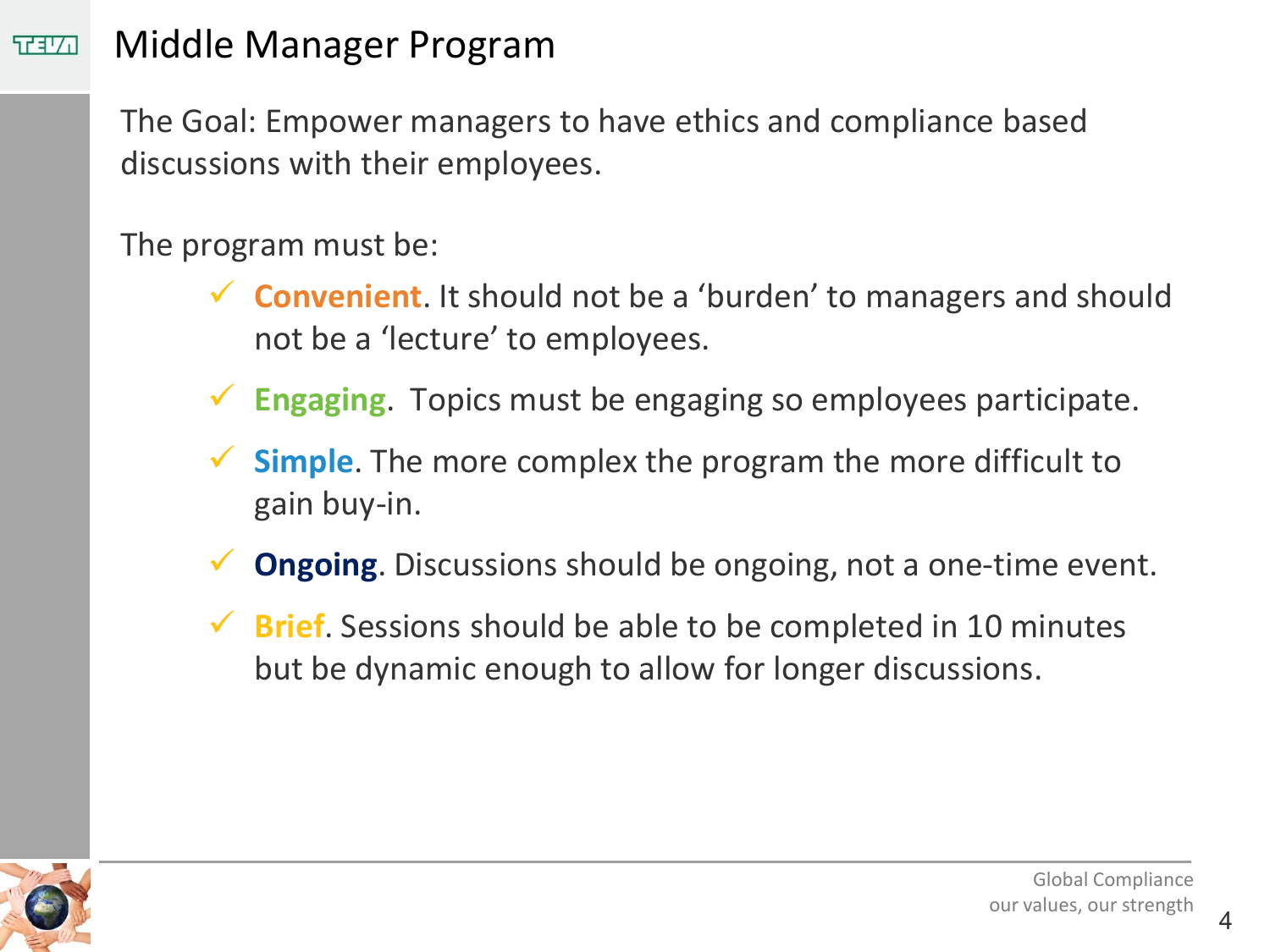#### Middle Manager Program - Materials 在北口

- Focus on the 'gray areas' of compliance. This is where employees have the most questions.
- To minimize costs, develop in house and ensure they are discussion based. Materials we developed include:
	- **Employee Presentation**

Detailed Facilitators Guide

**FAQS** 

- Case Study
- Discussion Starters
- **Lessons Learned**
- **Where to Report Concerns**
- Translate into core languages.
- Delivery options can include intranet, secure internet site, unsecured internet site or company LMS.
- Post a demonstration video for managers new to the process.
- Create new materials on a regular basis.



 $\frac{1}{2}$  by the cour values, our strength  $\frac{1}{2}$ Global Compliance our values, our strength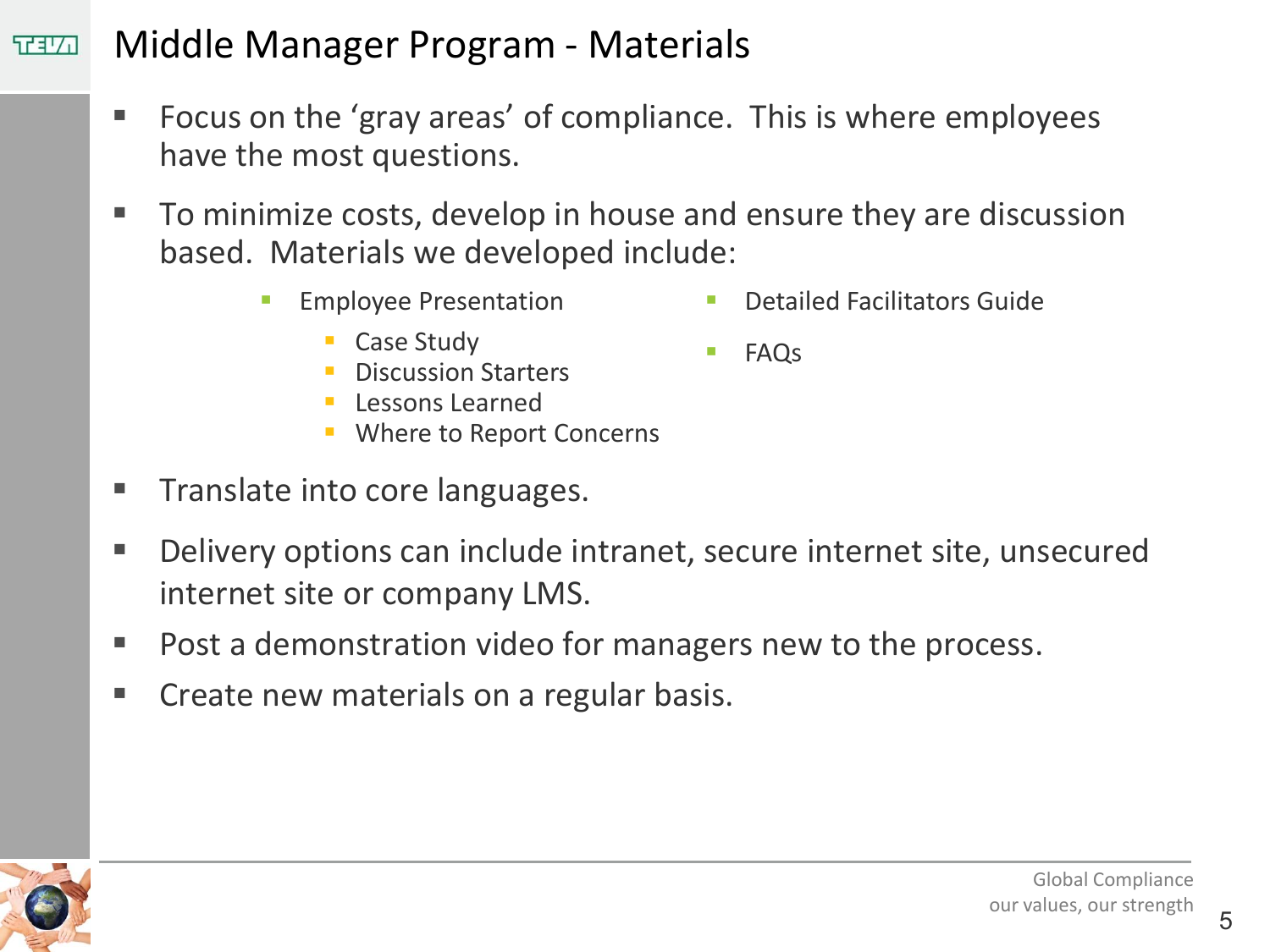#### Middle Manager Program - Rollout **TELA**

**Pilot**

Launch with pilot **Post Pilot** Conduct feedback

## **Launch**

Launch in phases

- Ask businesses to select target audience.
- Ensure program is appropriate for all levels of management to use. Focus initial rollout on a subset of management.

survey

Ask managers to include the program as a ten-minute agenda item during a planned meeting with their team each quarter. (It should not be a special 'compliance meeting.')



 $\frac{1}{2}$  by the cour values, our strength  $\frac{1}{2}$  6 Global Compliance our values, our strength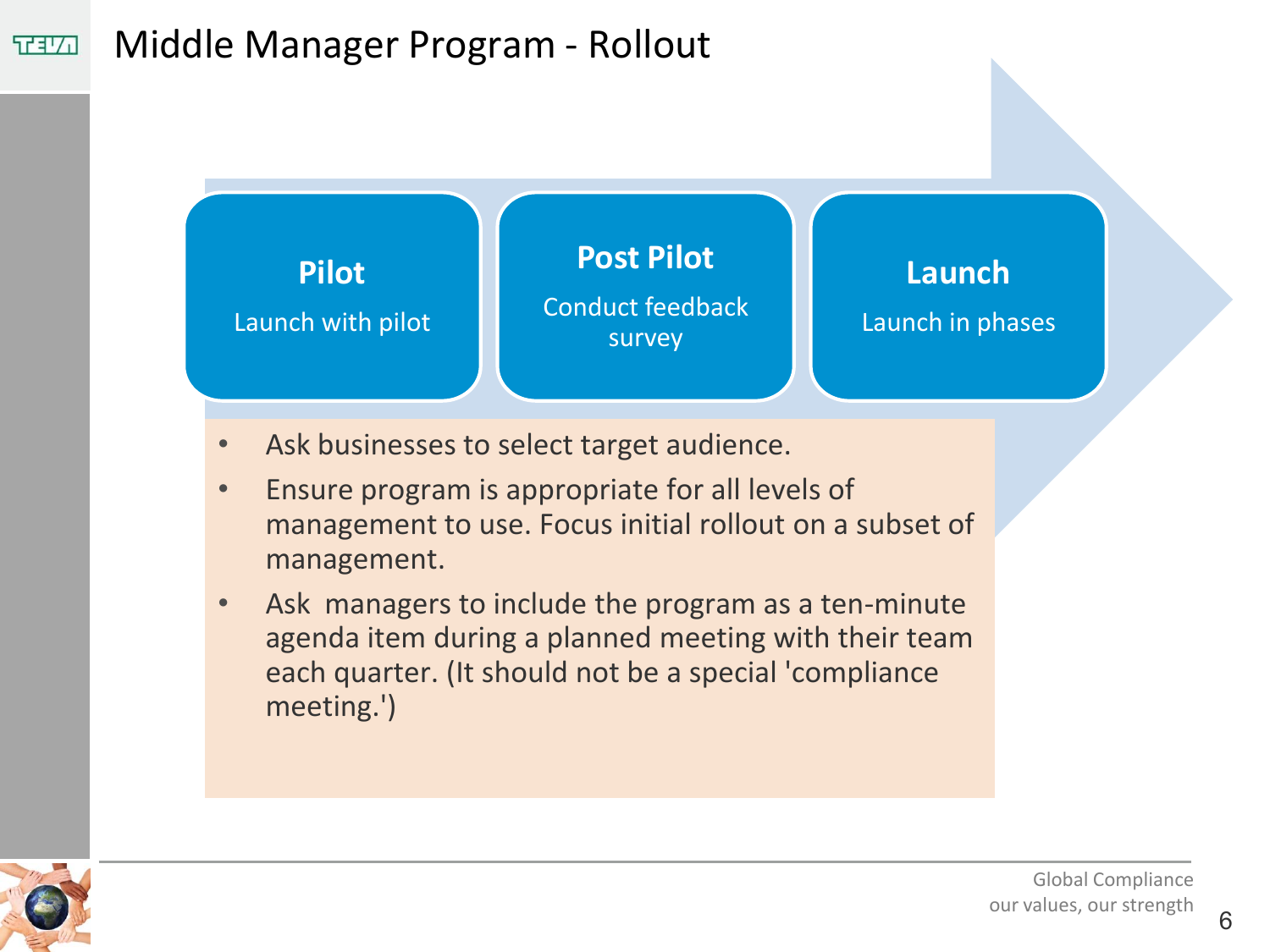#### Middle Manager Program - Rollout **TELA**

- After completion, managers log into the company's Learning Management System and provide the information below:
	- **Date discussion was completed**
	- **Number of people in attendance**
	- $\blacksquare$  Feedback on how the session went
	- **Recommendations for future topics**
- Individual employees are not asked to confirm attendance

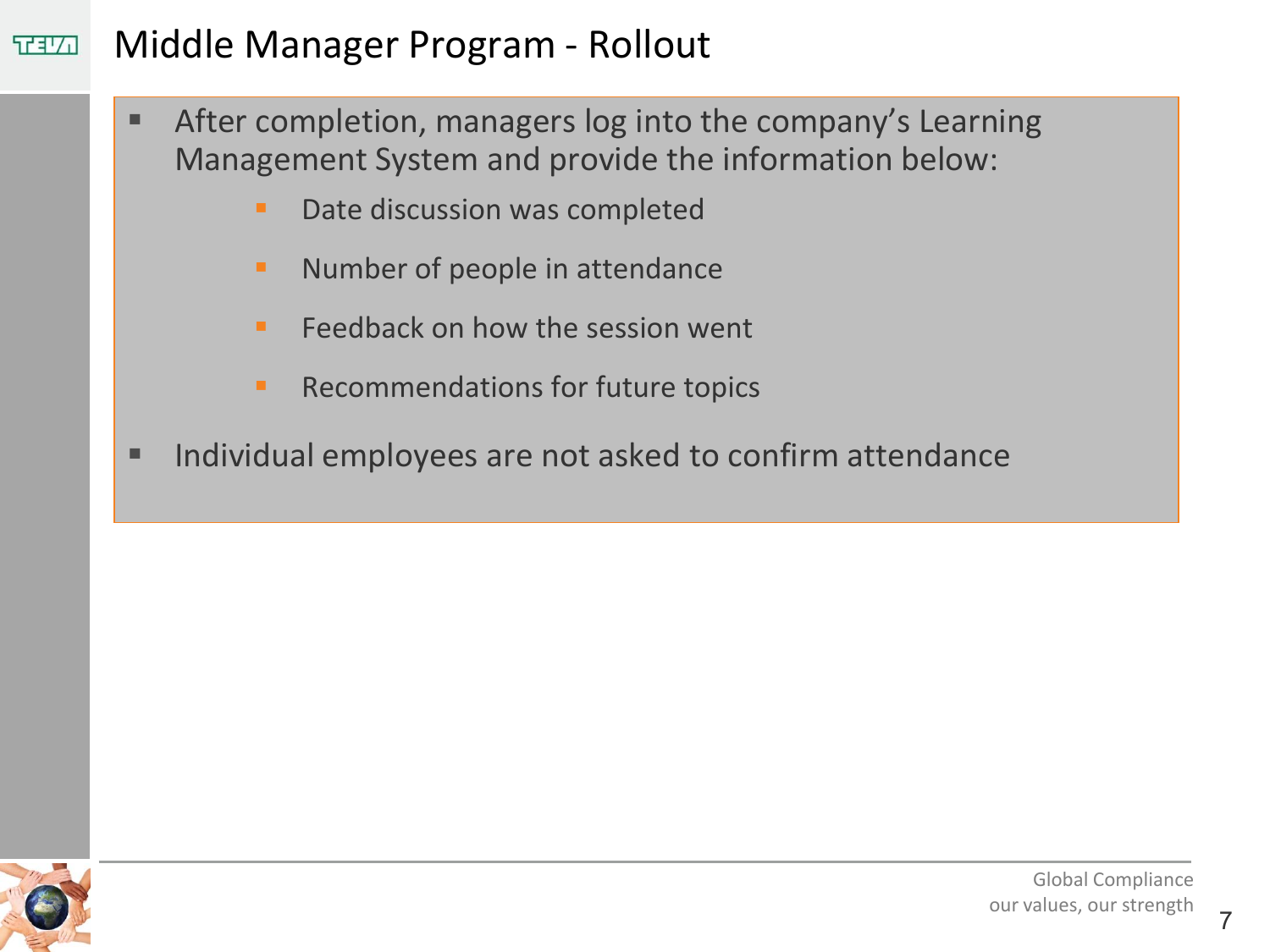#### Middle Manager Program - Keys to Success  $TTIT$

### **Are You Ready?**

Assess your organizations culture prior to implementation. How do your employees best receive new initiatives?

Ensure you have a mature compliance function prior to attempting to implement.

Pilot the program with a targeted audience that volunteers to participate.

Gather feedback from pilot participants. Ensure feedback is implemented and communicated – adds credibility.

## **Business Scenarios**

Develop scenarios in conjunction with the business and in response to manager/business requests.

All scenarios should be based on actual company situations.

Add new scenarios in response to annual risk assessment results and trends in case management system.